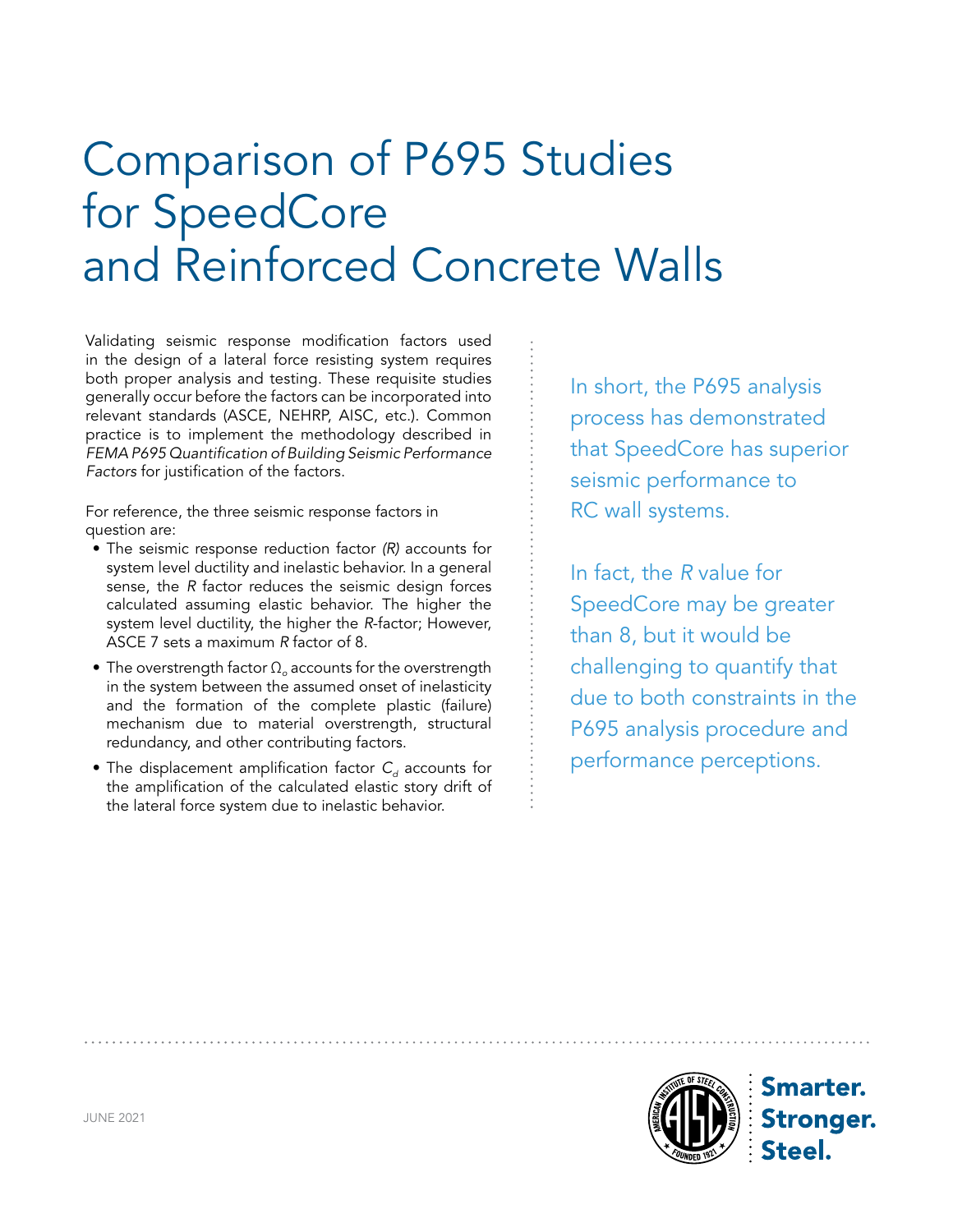Figure 1 shows these factors in terms of base shear ratio to story drift. Essentially, a high *R* value means a given structural system can dissipate more energy and allow a structure to behave in a ductile manner. For a designer, therefore, the *R* factor is arguably the most important because it determines the reduction in calculated lateral forces for a given structure. Thus, an *R* of 8 would mean the calculated seismic forces could be reduced by a factor of 8 in design.





# Comparison of SpeedCore and Reinforced Concrete Walls

P695 studies have examined SpeedCore systems and reinforced concrete wall systems. As you can see, both systems show comparable seismic performance at first glance.

Table 1. Seismic Response Modification Factors for SpeedCore Systems and Reinforced Concrete Wall Systems

| System                        |    |    |     |
|-------------------------------|----|----|-----|
| SpeedCore - uncoupled         | 65 | 25 | 5.5 |
| SpeedCore – coupled           |    | 25 | 55  |
| Reinforced Concrete (RC) wall |    | 25 |     |

However, there are substantial differences between the systems with respect to both design philosophies and the P695 studies conducted to validate the response modification factors. Data from the P695 studies show more promising results for the seismic response of the SpeedCore system.

### Differences in Analytical Models

### SpeedCore study: two sets of models

Each study considered material and geometric nonlinearities with sets of numerical models that accounted for the various complexities of flexural behavior of the coupling beams and composite walls. Researchers performed Incremental Dynamic Analyses (IDA) on two different sets of nonlinear models in parallel to assess the sensitivity of the results. This robust validation of the proposed design provisions and seismic design coefficients and factors provides increased confidence in the study's results.

### RC walls

Similar to the modeling techniques used to assess SpeedCore's performance, the RC wall study used numerical models that accounted for material and geometric nonlinearities, but it only considered one set of models instead of two. Researchers used fiber elements with linear springs to model wall piers and non-linear shear springs to model beam-column elements. These modeling techniques, along with assumed material models, helped capture the potential failure modes of the system, including flexural failure, shear failure, and axial failure.

### Comparison

While there is nothing wrong with the analytical model implemented for the RC wall study, the extra set of models in the SpeedCore study allowed researchers to run parallel analyses and compare the results.

This further validation of the study's results provides more confidence that the models' behavior is representative of the way actual structures would behave.

AISC Comparison of P695 Studies for SpeedCore and Reinforced Concrete Walls 2 of 4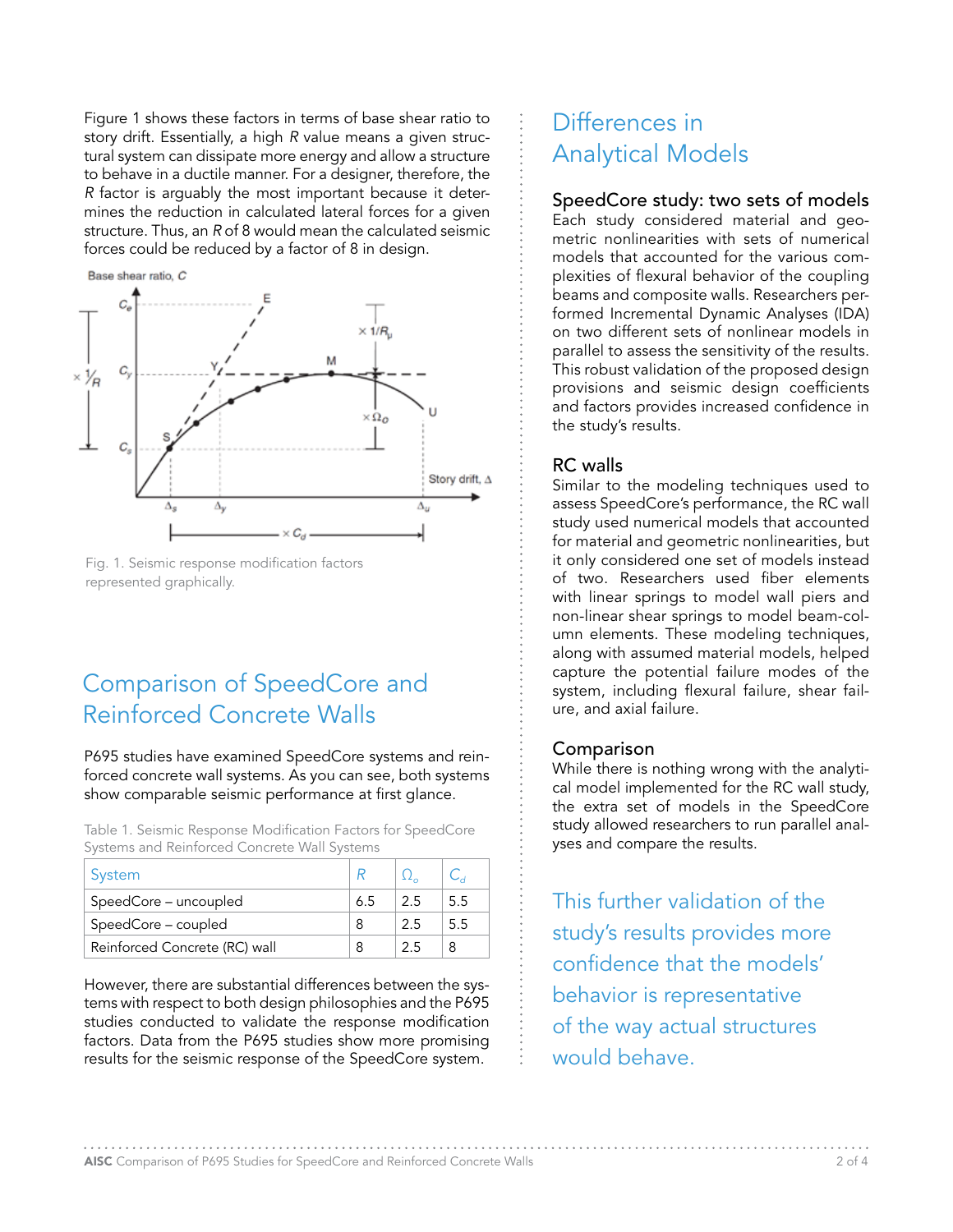## Archetypes Analyzed and Results

#### **SpeedCore**

The SpeedCore P695 study analyzed three-story, eightstory, 12-story, 18-story, and 22-story archetypes, each considering 4 different coupled walls, for a total of 20 different archetypes. Researchers used an *R* value of 8 and  $C_d$  value of 5.5 before applying the P695 procedure to calculate Adjusted Collapse Margin Ratios (ACMRs) for all 20 archetypes.

Roughly speaking, an ACMR measures the resistance of a given structure to collapse. The higher the ACMR, the better. Researchers first calculate an acceptable ACMR based on uncertainty associated with earthquake records, design requirements, test data, and modeling assumptions. For FEMA P695, the ACMR at 10% likelihood of exceedance is calculated initially and then the ACMRs of the specific archetypes are calculated and compared. The idea is that the ACMR calculated for each archetype should exceed the ACMR at 10% likelihood of exceedance. Here's how each SpeedCore archetype fared.

#### RC Walls

The RC walls P695 study examined a total of 41 two-story, four-story, six-story, eight-story, 12-story, 18-story, 24-story and 30-story archetypes, each considering varying types of coupling beams and reinforcement ratios. Researchers designed the archetypes using an *R* value of 8 and  $C_d$ value of 5.5 and calculated ACMRs for all archetypes using the P695 procedure.



Table 2. SpeedCore Archetypes ACMR Values

| Archetype   | <b>ACMR</b><br>Calculated<br>(lowest) | $ACMR_{10\%}$ | <b>ACMR</b><br>Calculated<br>(lowest) /<br>$ACMR_{10\%}$ |  |  |
|-------------|---------------------------------------|---------------|----------------------------------------------------------|--|--|
| Three-Story | 3.55                                  | 1.96          | 1.81                                                     |  |  |
| Eight-Story | 3.54                                  | 1.96          | 1.81                                                     |  |  |
| 12-Story    | 4.02                                  | 1.96          | 2.05                                                     |  |  |
| 18-Story    | 4.75                                  | 1.96          | 2.42                                                     |  |  |
| 22-Story    | 6.5                                   | 1.96          | 3.32                                                     |  |  |

Table 3. RC Wall Archetypes ACMR Values

| Archetype   | <b>ACMR</b><br>Calculated<br>(lowest) | $ACMR_{10\%}$ | <b>ACMR</b><br>Calculated<br>(lowest) /<br>$ACMR_{10\%}$ |
|-------------|---------------------------------------|---------------|----------------------------------------------------------|
| Two-Story   | 1.80                                  | 1.96          | 0.92                                                     |
| Four-Story  | 2.63                                  | 1.96          | 1.34                                                     |
| Six-Story   | 2.37                                  | 1.96          | 1.21                                                     |
| Eight-Story | 2.16                                  | 1.96          | 1.10                                                     |
| 12-Story    | 2.11                                  | 1.96          | 1.08                                                     |
| 18-Story    | 2.16                                  | 1.96          | 1.10                                                     |
| 24-Story    | 2.3                                   | 1.96          | 1.17                                                     |
| 30-Story    | 2.83                                  | 1.96          | 1.44                                                     |

#### Comparison Between Systems

In comparing the two tables, you may note that all SpeedCore archetypes had an ACMR greatly above the ACMR at 10% likelihood of exceedance. The RC wall archetypes also had ACMRs generally above the ACMR at 10% likelihood of exceedance, exceptung the two-story archetypes. However, the ratios of ACMR Calculated/ACMR $_{10\%}$  for SpeedCore far exceed those for RC wall systems.

Fig. 2. Comparison of ACMR Calculated/ ACMR10% for SpeedCore and RC Walls